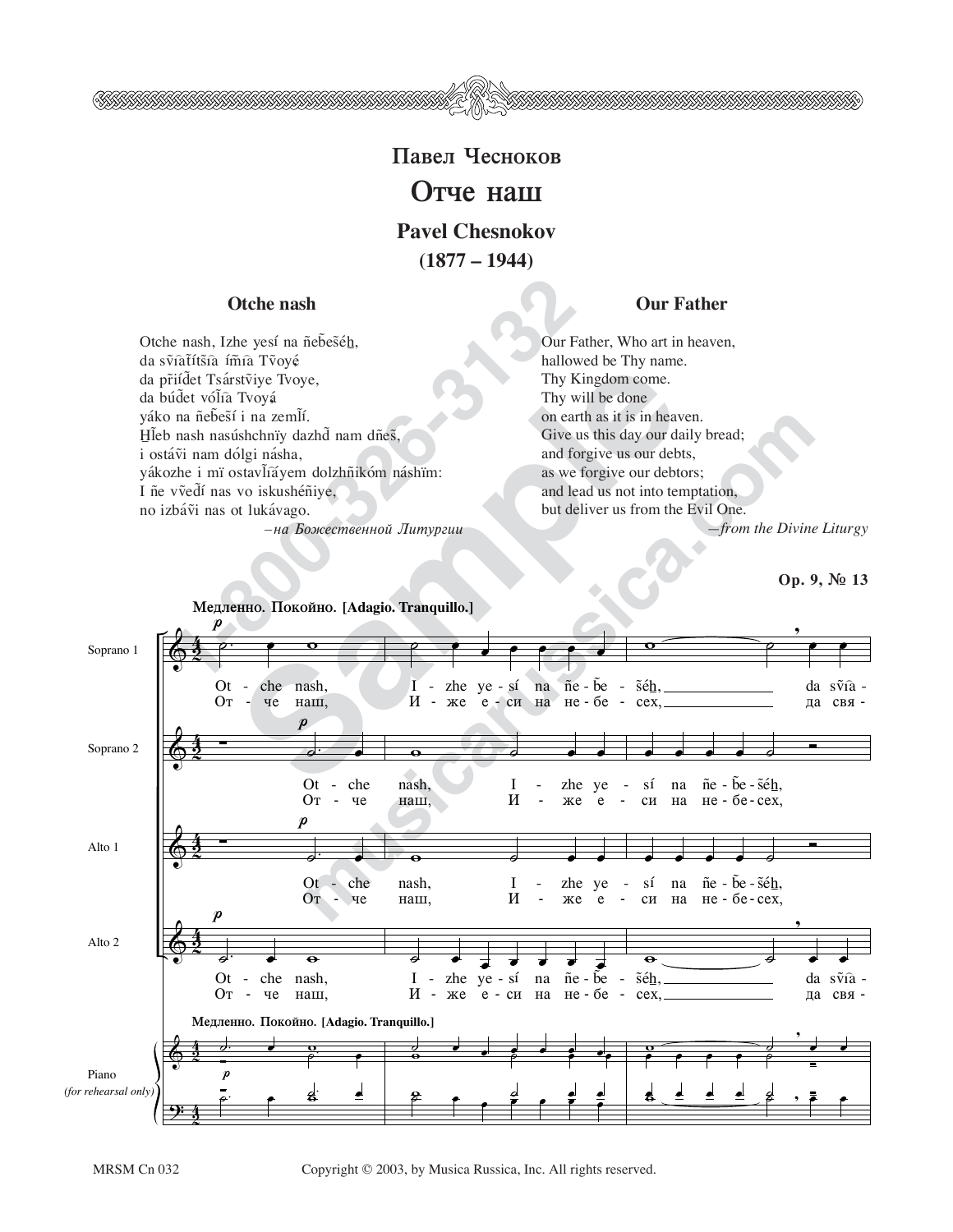



4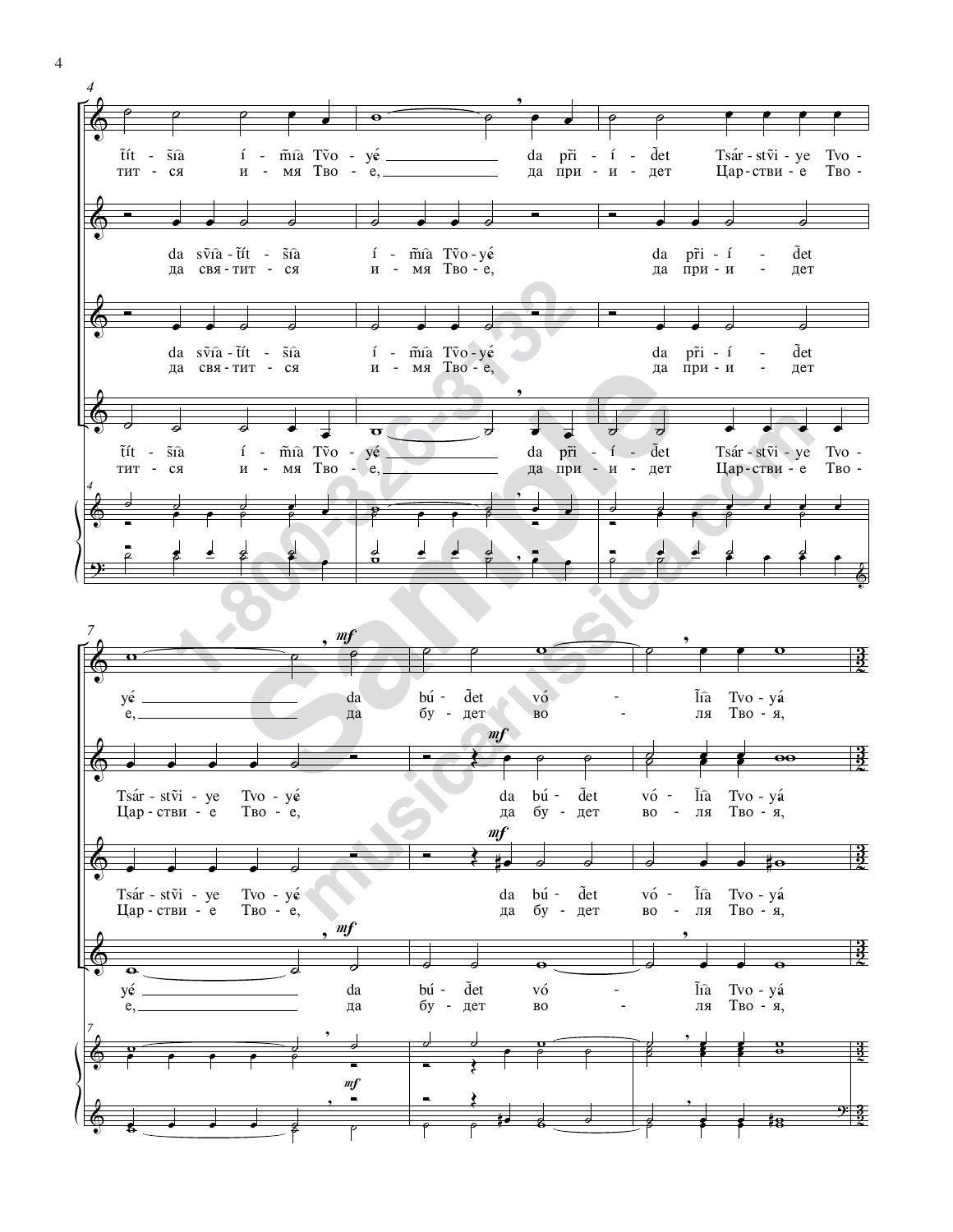